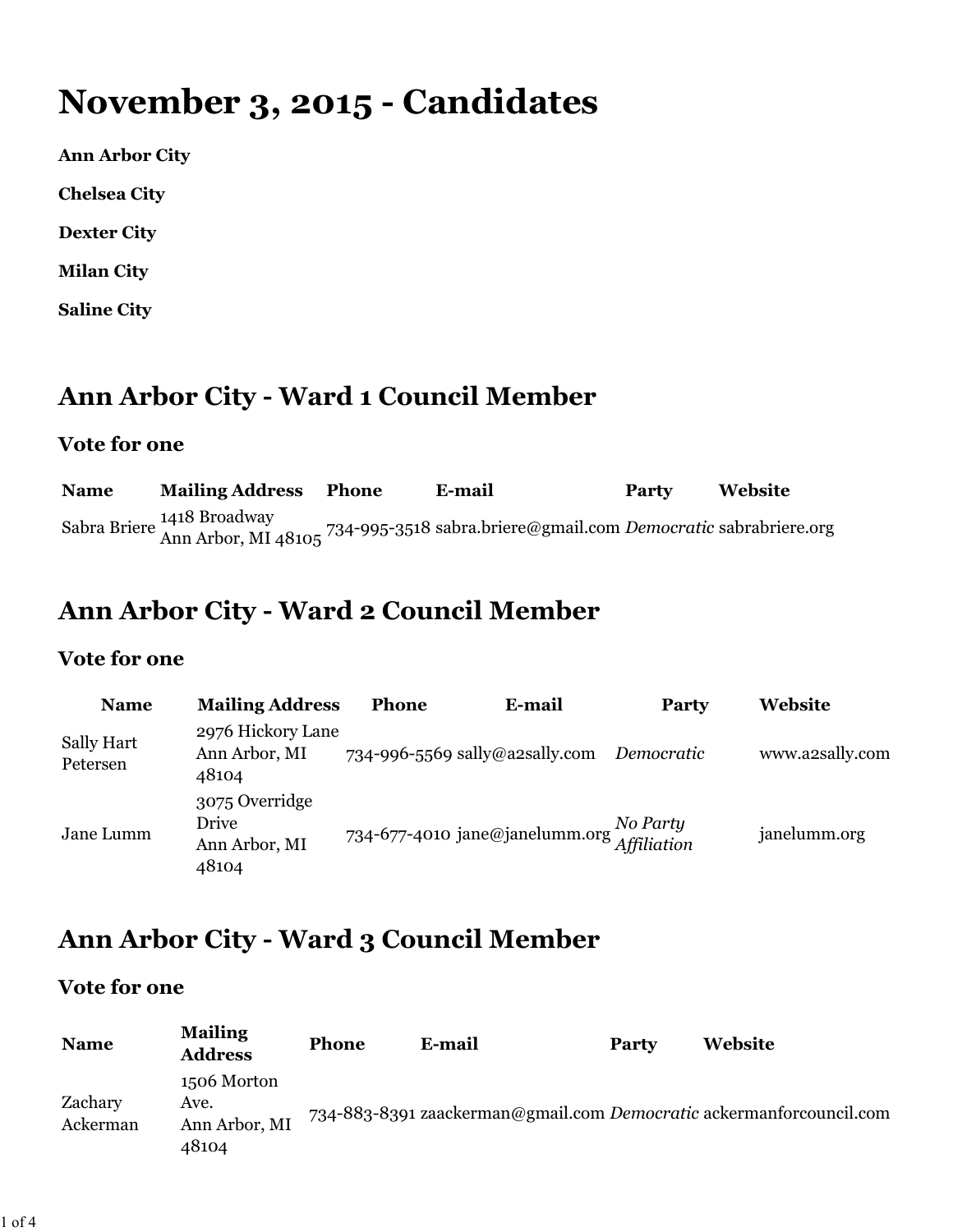### **Ann Arbor City - Ward 4 Council Member**

#### **Vote for one**

| <b>Name</b> | <b>Mailing Address</b> | Phone | E-mail                                                                                                                  | Party | Website |
|-------------|------------------------|-------|-------------------------------------------------------------------------------------------------------------------------|-------|---------|
|             | 1606 Dicken Dr.        |       | John Eaton 1000 DICKER Dr.<br>Ann Arbor, MI 48103 734-662-6083 eaton 4 council@gmail.com Democratic eaton 4 council.org |       |         |

### **Ann Arbor City - Ward 5 Council Member**

#### **Vote for one**

| <b>Name</b>                         | <b>Mailing Address Phone</b>                | E-mail                                                        | Party | Website             |
|-------------------------------------|---------------------------------------------|---------------------------------------------------------------|-------|---------------------|
| Chip Smith                          | 517 Krause St.<br>Ann Arbor, MI<br>48103    | 734-709-2022 smittya2@gmail.com Democratic chipforcouncil.com |       |                     |
| Kevin Wayne<br>Leeser<br>(Write-in) | 309 South 7th St.<br>Ann Arbor, MI<br>48103 | $734 - 358 - 0138$ kleeser@umich.edu                          | n/a   | www.kev4council.com |

### **Chelsea City - Council Member**

#### **Vote for three**

| <b>Name</b>                  | <b>Mailing Address</b>                     | <b>Phone</b> | E-mail                               |
|------------------------------|--------------------------------------------|--------------|--------------------------------------|
| Peter Feeney                 | 665 Washington Street<br>Chelsea, MI 48118 |              | 734-475-2658 pmfeeney@hotmail.com    |
| Jane Pacheco                 | 418 Chandler Street<br>Chelsea, MI 48118   |              | 734-330-4497 janeden@sbcglobal.net   |
| Tony Iannelli                | 555 Washington Street<br>Chelsea, MI 48118 |              | 734-320-8713 tonyiannelli3@gmail.com |
| <b>Frank Hammer</b>          | 521 S. East St.<br>Chelsea, MI 48118       |              | 734-475-1828 beemerguy@fastmail.fm   |
| Janet Bernath<br>(WITHDRAWN) |                                            |              |                                      |

### **Dexter City - Council Member**

#### **Vote for three**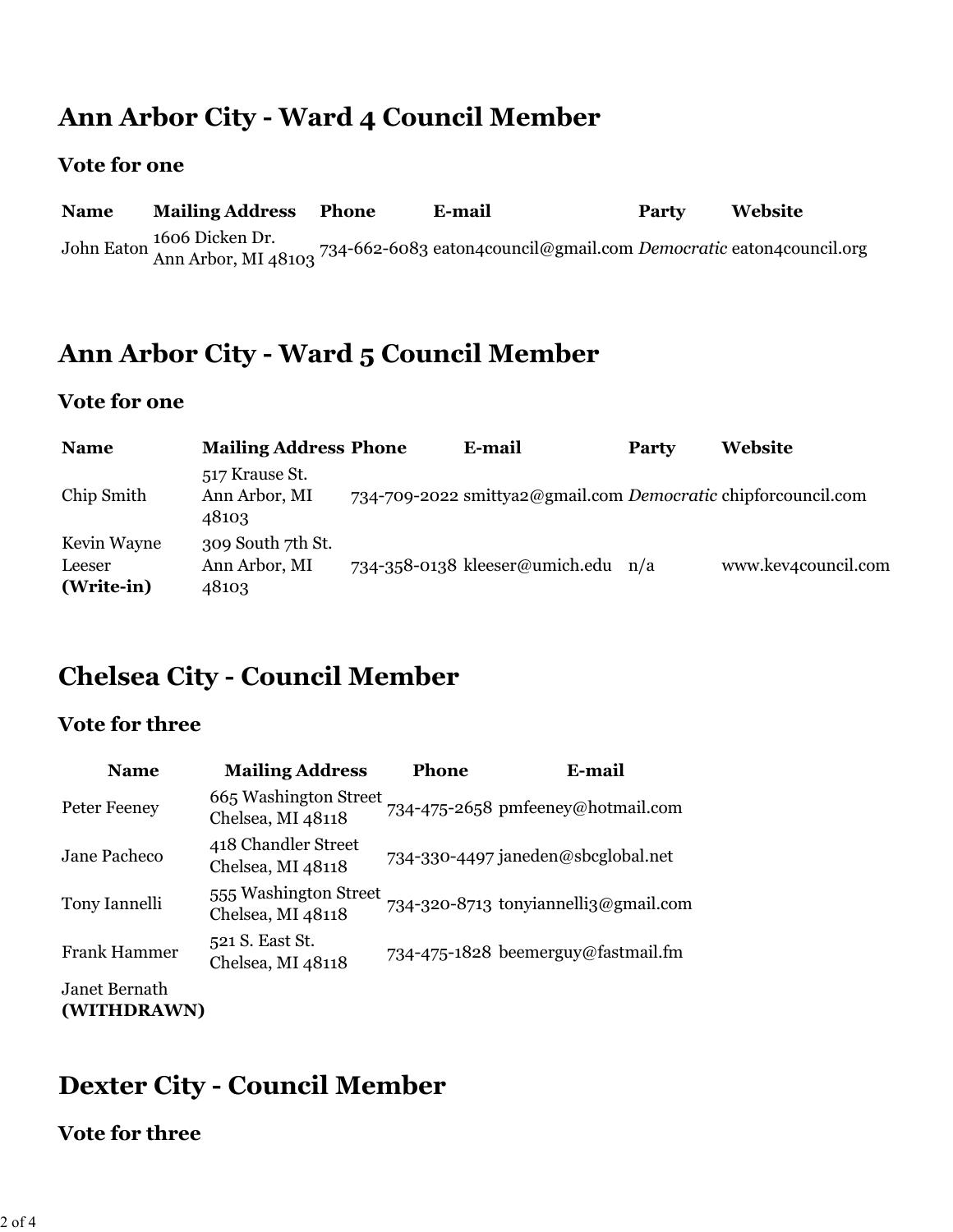| <b>Name</b>  | <b>Mailing Address</b>                              | <b>Phone</b>     | <b>E-mail</b>                   |
|--------------|-----------------------------------------------------|------------------|---------------------------------|
| Pete Meloche | 7407 Wall Ct.<br>Dexter, MI 48130                   | 734-426-2544 n/a |                                 |
| Zach Michels | 3325 Dover Street<br>Dexter, MI 48130               |                  | 734-660-1774 zmichels@umich.edu |
| James Smith  | 7765 Forest Street<br>Dexter, MI 48130              |                  | 734-426-8885 jdsmith@umich.edu  |
|              | Raymond Tell 3539 Hudson Street<br>Dexter, MI 48130 | 734-426-3398 n/a |                                 |

### **Milan City - Mayor**

#### **Vote for one**

| <b>Name</b>                                      | <b>Mailing Address</b>              | <b>Phone</b> | E-mail                                    |
|--------------------------------------------------|-------------------------------------|--------------|-------------------------------------------|
| Michael Armitage 230 Hurd St.<br>Milan, MI 48160 |                                     |              | 734-474-1574 michael@armitageformayor.com |
| D. Nie                                           | 1309 Pierce Lane<br>Milan, MI 48160 |              | 734-260-5027 dutchnie@comcast.net         |

### **Milan City - Council Member**

#### **Vote for three**

| <b>Name</b>               | <b>Mailing Address</b>                    | <b>Phone</b> | E-mail                                    |
|---------------------------|-------------------------------------------|--------------|-------------------------------------------|
| Martha A. Churchill       | 125 York St.<br>Milan, MI 48160           |              | 734-649-6340 mc@marchachurchill.com       |
| Thomas Dupuis             | 412 Greentree Lane<br>Milan, MI 48160     |              | 734-439-1163 duptm@aol.com                |
| <b>Mary Kerkes</b>        | 108 Hurd St.<br>Milan, MI 48160           |              | 734-652-0220 mary@image33photography.com  |
| Elizabeth Smith           | 699 Morning Glory Lane<br>Milan, MI 48160 |              | 734-355-8838 h2olizzy@hotmail.com         |
| <b>Christian Thompson</b> | 157 County St.<br>Milan, MI 48160         |              | 734-439-3413 chris@christianscatering.com |
| Mike Williams             | 240 County St.<br>Milan, MI 48160         |              | 734-320-4960 michaelw@ci.milan.mi.us      |

## **Milan City - Library Board Director**

#### **Vote for two**

| <b>Name</b> | <b>Mailing Address</b> | <b>Phone</b> | E-mail |
|-------------|------------------------|--------------|--------|
|-------------|------------------------|--------------|--------|